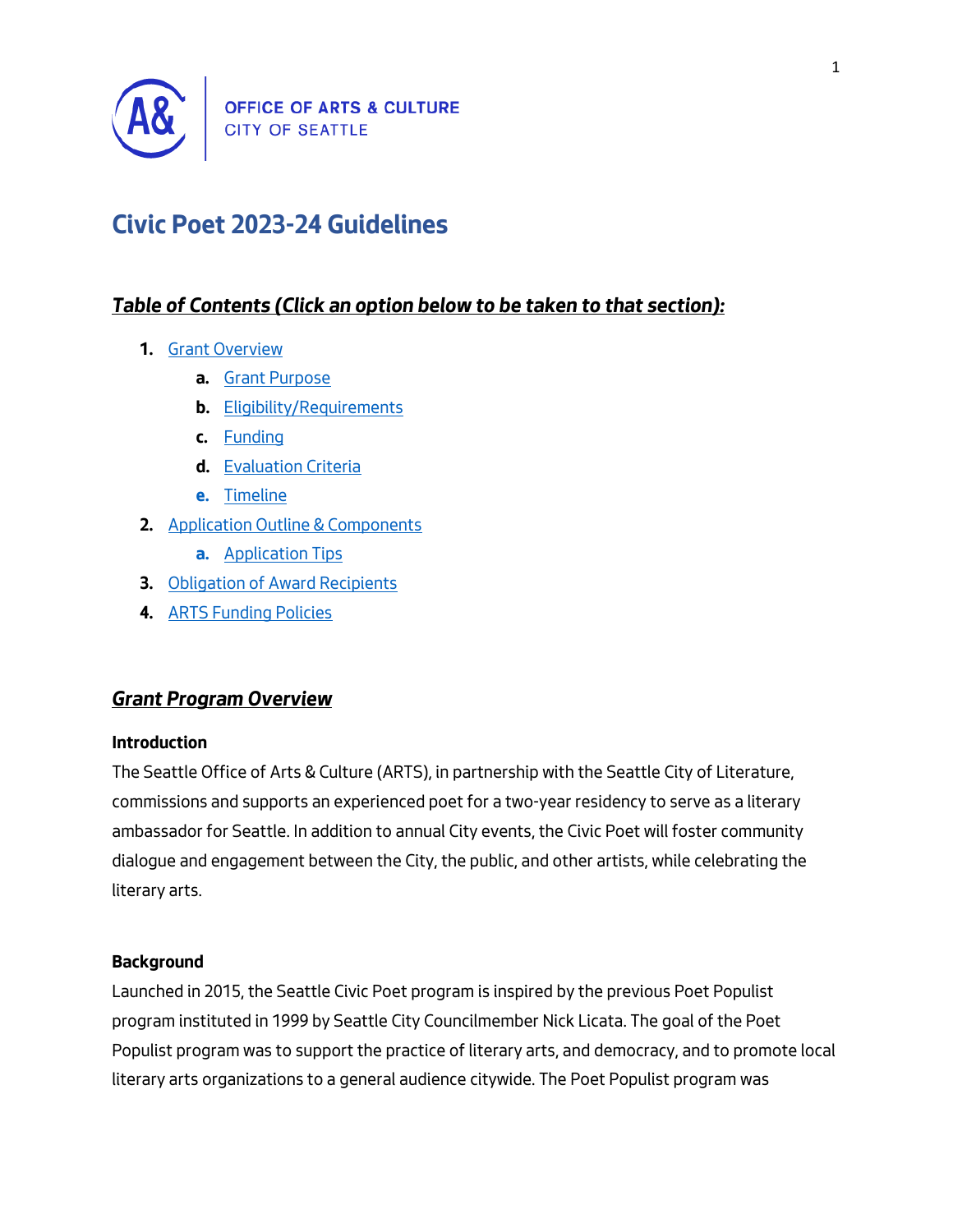discontinued in 2008. The Civic Poet program continues the legacy of the Poet Populist program by fostering community dialogue and engagement between the public and artists while celebrating the literary arts.

**Information:** Contact Irene Gómez, Civic Poet Project Manager, at (206) 684-7310 or [irene.gomez@seattle.gov.](mailto:irene.gomez@seattle.gov) 

| <b>Application</b>                               | <b>Opening</b>                          |
|--------------------------------------------------|-----------------------------------------|
| The application is submitted ONLINE. The         | May 18, 2022, 8:00am (PT)               |
| application is available on <b>Submittable</b> . |                                         |
|                                                  | <b>Deadline</b>                         |
| If you don't have a computer or internet         | July 13, 2022, 5:00pm (PT)              |
| access, contact the staff as soon as possible.   |                                         |
| <b>Information Session:</b>                      | <b>Individual Phone Draft Review:</b>   |
| Wednesday, June 15, 2:00 - 4:00pm (PT)           | Tuesday, June 21, 11:00am - 3:30pm (PT) |
| <b>RSVP</b>                                      | <b>RSVP</b>                             |
|                                                  |                                         |

### *For Assistance, Contact:*

- *Application or Access*: Irene Gómez at (206) 684-7310 o[r irene.gomez@seattle.gov.](mailto:irene.gomez@seattle.gov)
- *Online Technical Support*: Marshonne Walker [\(marshonne.walker@seattle.gov\)](mailto:marshonne.walker@seattle.gov)

### <span id="page-1-0"></span>*Grant Purpose*

The Civic Poet will serve as a cultural ambassador for Seattle's rich, multi-hued literary landscape and will represent Seattle's diverse cultural community. In addition to annual City events, the Civic Poet fosters community dialogue and engagement between the City, the public, and other artists, while celebrating the literary arts.

# <span id="page-1-1"></span>*Eligibility/Requirements*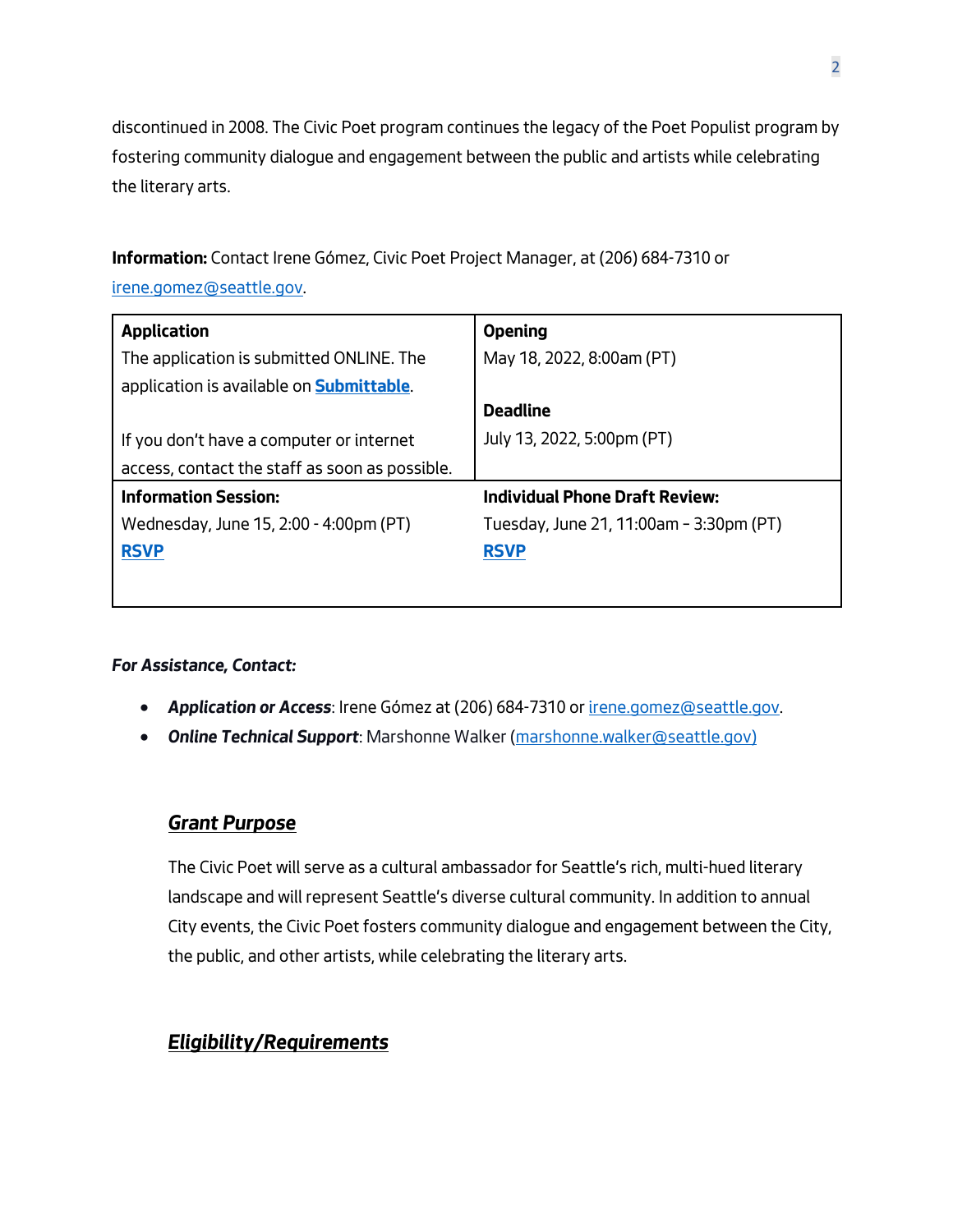This call is open to Seattle-based poets who have an established body of work including published/self-published works, reading/spoken word plus project planning experience, and applied racial equity practice. Applicants must:

- Be based in Seattle (residence in the city of Seattle)
- Be eligible to work in the U.S.
- Have demonstrated interest/experience in promoting equity and inclusion through the arts
- Show strong program planning and implementation with partnerships

# <span id="page-2-0"></span>*Funding*

The compensation for the two-year Civic Poet commission is \$15,000. Funding covers a two-year period. It covers time for writing, administration, artist fees, performances, event costs, materials, travel, fees, taxes, and other project-related costs.

# <span id="page-2-1"></span>*Evaluation Criteria*

The peer review panel will assess applications based on the following criteria that total 80 points:

- Advanced skill as a generative and committed poet with strong ties to Seattle (20 points)
- Demonstrated ability to engage audiences across sectors, ages, and cultures (20 points)
- Capacity to apply racial equity practices/skills to work (20 points)
- Ability to plan and execute projects (20 points)

# <span id="page-2-2"></span>*Timeline*

- **May 18, 2022:** Application Opens
- **July 13, 2022:** Application Deadline
- **September/October 2022:** Panel Selection
- **November/December 2022:** Notification
- **December 2022:** Contracting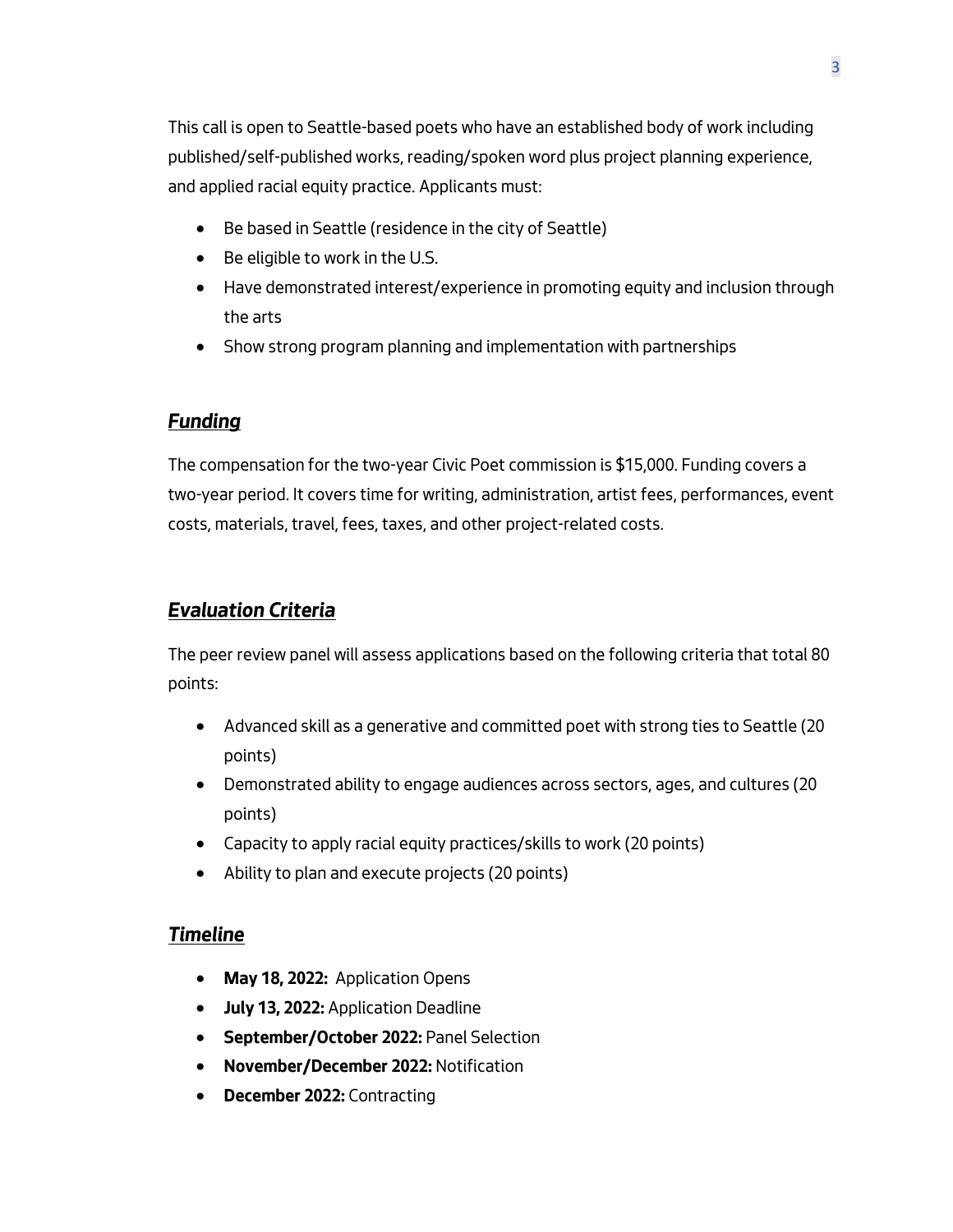The two-year Civic Poet commission begins January 2023 through November 1, 2024.

# <span id="page-3-0"></span>*Application Outline & Components*

Applications must include responses to the following questions:

- 1. Statement of interest and commitment to this 2-year commission, that includes your relationship to Seattle (2,000 characters maximum, including spaces).
- 2. Description how new work, projects, and events will reflect new and different voices/perspectives through poetry (2,000 characters maximum, including spaces).
- 3. Description of capacity to plan, implement, and partner on projects/events (2,000 characters maximum, including spaces).
- 4. Résumé (three pages maximum)
- 5. One letter of recommendation that endorses your literary accomplishments, ability to plan/implement a project, and your racial equity practice.
- 6. Two literary work samples: two poems, no longer than five pages each. Include brief work sample descriptions (see instructions in application) and order of viewing.
- 7. Materials showing proof of establishment within the field:
	- a. publication cover, article or promotional piece **or**
	- b. audio/video of significant performance (up to 2.5 minutes)

# <span id="page-3-1"></span>*Application Tips*

- Read the guidelines, check your eligibility, and follow-up with staff on unclear elements.
- Initiate an account on Submittable online system and explore navigation early.
- Attend an information session, schedule a draft review, or contact staff with questions.
- Prepare work sample(s) early and seek feedback from a trusted peer if needed.
- Check all uploaded items for functionality, clarity, and accessibility.
- Submit application 45-minutes prior to 5:00pm. System sends notice of blank or incomplete items that may require additional time.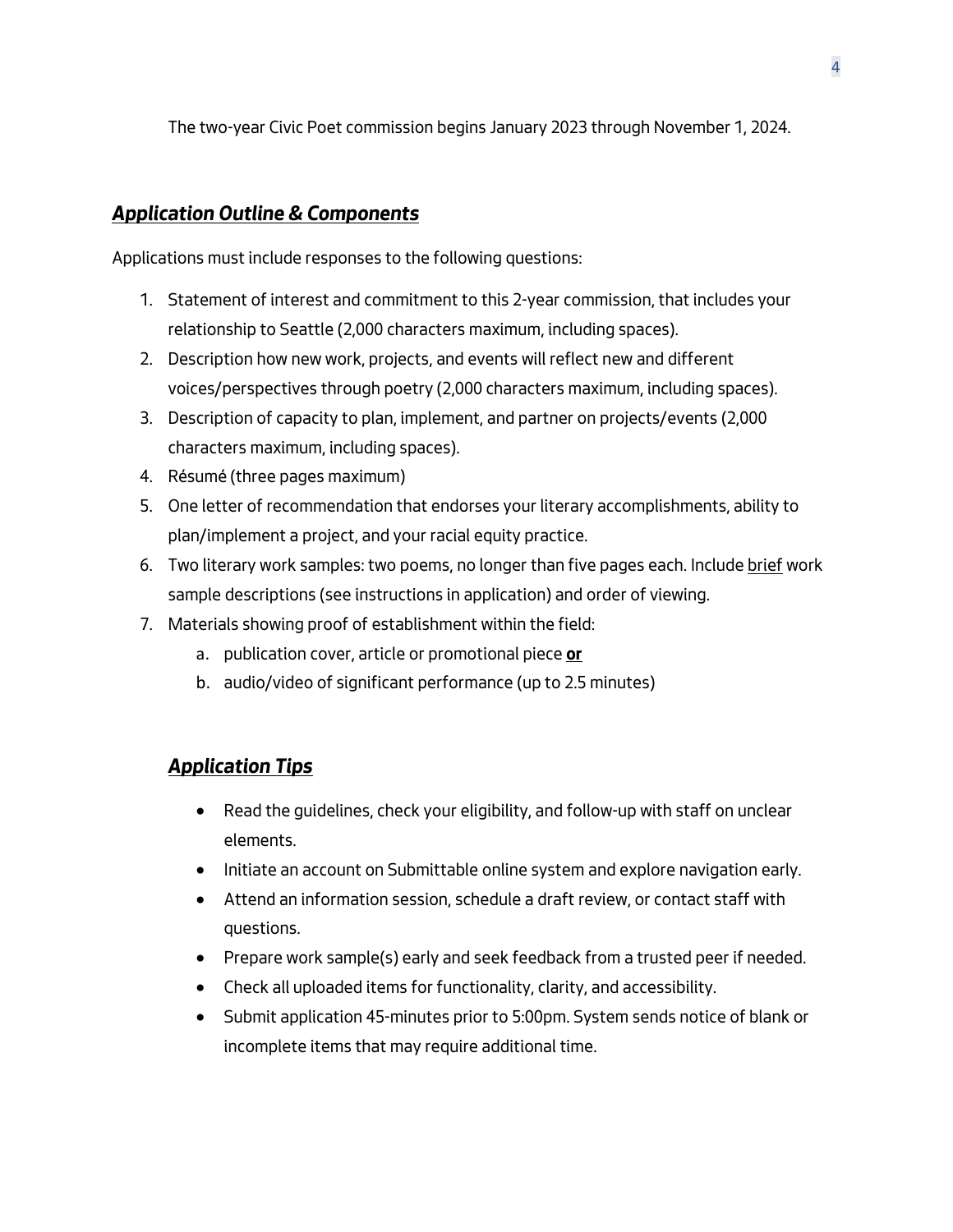# <span id="page-4-0"></span>*Obligation of Award Recipients*

If your project is selected for funding, you must meet the requirements listed below:

#### **Acknowledgement**

Organizations and individuals receiving awards from the Seattle Office of Arts & Culture (ARTS) must acknowledge the City of Seattle's support in printed materials, signage visible to the public, via social media, or in other ways appropriate to the project. ARTS will supply preferred wording and logos in electronic format.

#### **Public Benefit**

State law authorizes the purchase of services on behalf of the public, but not the donation of public money to organizations or individuals. Funded organizations and individuals must provide public benefits to citizens of Seattle as a condition of their funding.

#### **Seattle Business License and Washington State UBI Number Are Required for Payment**

Individuals and organizations awarded funds from the Seattle Office of Arts & Culture must have a Seattle business license and a Washington state Unified Business Identification (UBI) number prior to receiving final payment. (The business license and UBI numbers are NOT needed to apply for funds.)

#### **Reporting**

After funding recommendations are approved, the Seattle Office of Arts & Culture staff will work with the applicant to go over the required reporting documents in order to receive funding. Award recipients will need to sign a contract prior their event, as well as a provide a copy of promotional material. Partners are paid on a reimbursement basis after projects or services are completed and a final report is submitted (approximately 4-6 weeks after paperwork is received.)

#### **Insurance**

Award recipients will be responsible for securing Event Liability Insurance for their project, collaborators, and list the City of Seattle as additionally insured.

#### **Taxes**

Award recipients are responsible for paying all applicable taxes. At the time of notification, you will need to complete appropriate paperwork and submit and updated W-9.

## <span id="page-4-1"></span>*Arts Funding Policies*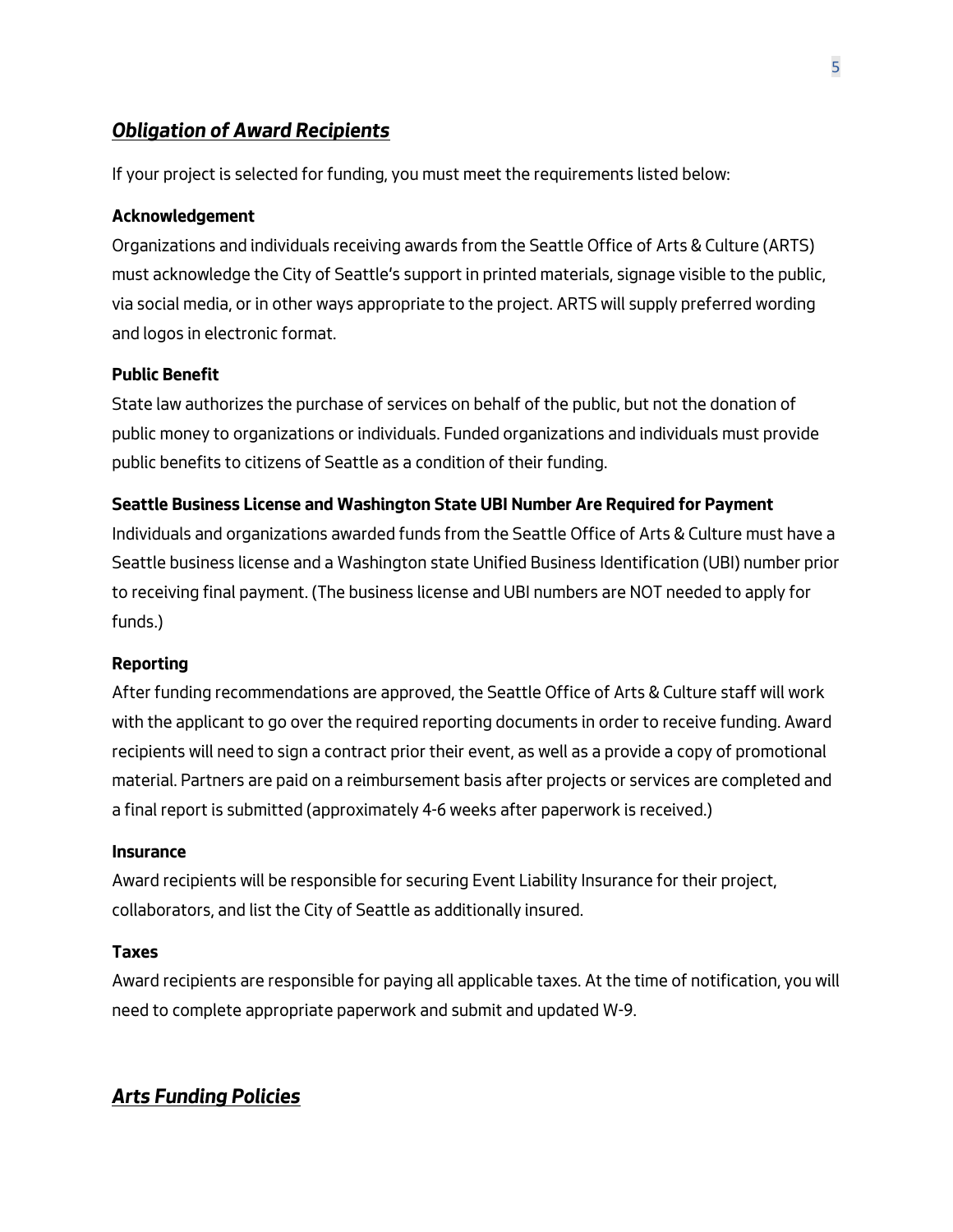### **Commitment to Racial Equity**

The Seattle Office of Arts & Culture commits to an anti-racist work practice that centers the creativity and leadership of people of color - those most impacted by structural racism - to move toward systems that benefit us all. We also acknowledge that we are on Indigenous land, the traditional territories of the Coast Salish people.

We envision a city of people whose success, safety and health are not pre-determined by their race. A city where all artists, performers, writers and creative workers have the freedom, agency and platform to share and amplify their stories, art, cultures and experiences. At the same time, we acknowledge that our actions - both conscious and unconscious, past and present - have benefited some communities while limiting opportunities and outcomes for communities of color. We work toward our vision by addressing and working to eliminate institutional racism in our programs, policies and practices.

In alignment with the City's Race and Social Justice Initiative, we seek new solutions that use arts as a strategy to drive not only our office, but the City as a whole toward racial equity and social justice. We will continue to break barriers and build arts-integrated tools that challenge the status quo and push us toward the inclusive society we envision.

If you have any questions about our commitment or would like to know more about the work we are doing, please call us at 206.684.7171 or email at Arts. Culture@Seattle.gov.

#### **Current COVID Protocols**

If funded, please, refer to this link for *existing* City of Seattle's Executive Order pertaining to those contracting for services with the City: [COVID-19 Vaccination Requirements for City Contractors](https://www.seattle.gov/purchasing-and-contracting/doing-business-with-the-city/covid-19-vaccination-requirements)  and Volunteers - [Purchasing and Contracting | seattle.gov](https://www.seattle.gov/purchasing-and-contracting/doing-business-with-the-city/covid-19-vaccination-requirements). The Order is subject to change.

#### **Application materials are public information**

Application materials submitted to the Seattle Office of Arts & Culture become public information. Members of the public may request a copy of them with a formal request. Materials are subject to public disclosure due to the Washington State Public Disclosure Act (PDA:RCW 42.17). To request a copy of the act, contact the State of Washington Code Revisers' Office in Olympia at (360) 786- 6777.

#### **Discrimination is not allowed on City-funded projects**